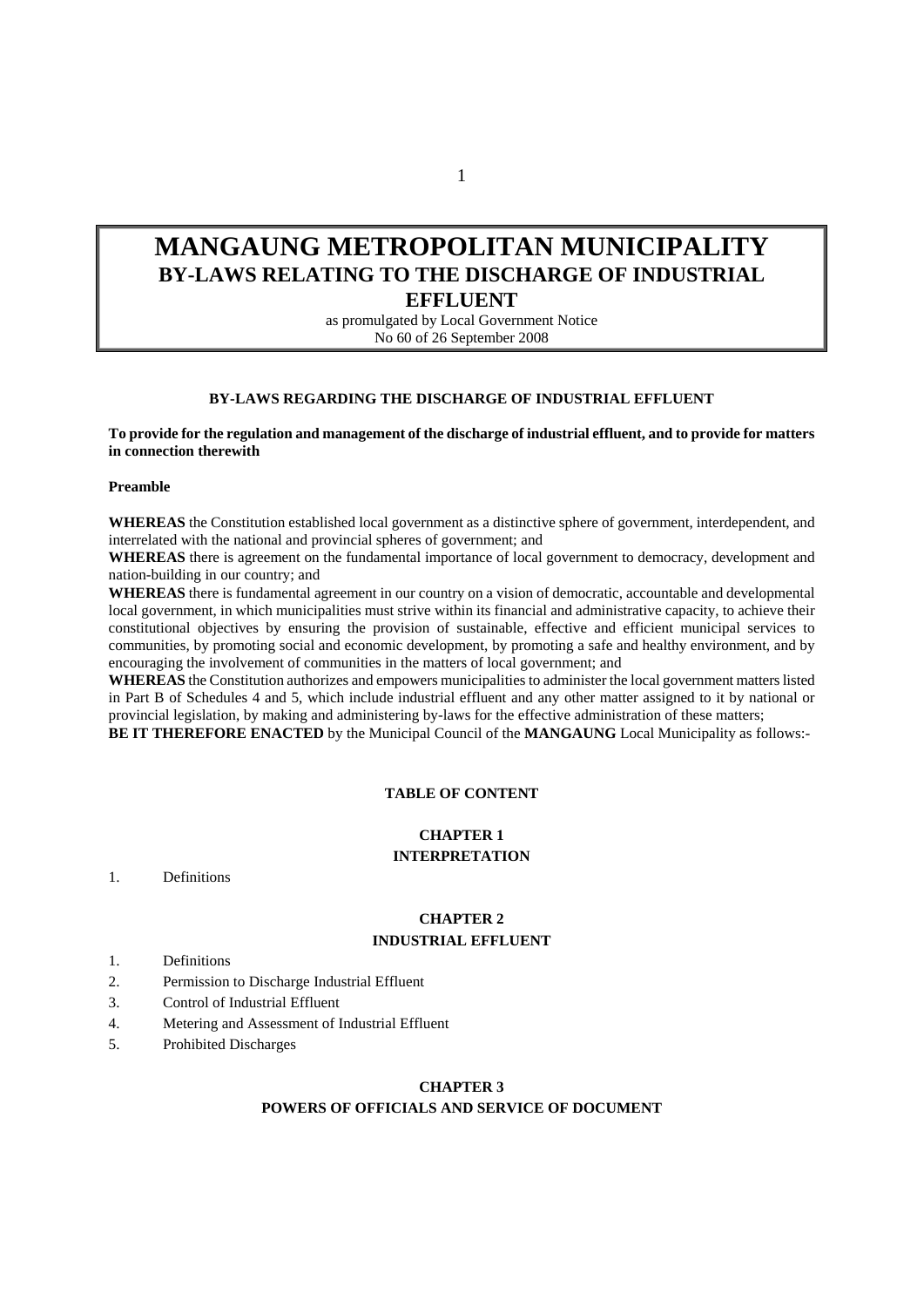- 6. Delegation of Powers
- 7. Entering of Premises
- 8. Obstruction of Officials and Employees in the Performance of their duties
- 9. Service of Notice, Order or Other Document

# **CHAPTER 4**

# **MISCELLANEOUS**

- 10. Offences and Penalties
- 11. Repeal
- 12. Short title and commencement

#### **CHAPTER 1 INTERPRETATION**

#### **1. Definitions**

(1) In these by-laws, unless the context indicates otherwise -

**"Council"** means the municipal council of the Mangaung Local Municipality in which the executive and legislative authority of the municipality is vested, and which is the decision making body of the municipality, and its delegates;

**"drain"** means that portion of a drainage installation system which conveys sewerage from a building to a communal drain or any other sewerage disposal system which is situated on the premises concerned or to a sewer;

**"drainage installation"** means an installation which is situated on the premises and which is intended for catchment, conveyance, storage or treatment of sewerage; including sanitary appliances, drains, septic tanks, sewerage treatment works or matching mechanical appliances;

**"employee"** means a person who is either permanently or temporarily employed by the Council;

**"industrial effluent"** means any liquid, whether or not containing matter in suspension, which is given off in the course of or as a result of any trade or industrial process;

**Amunicipality@** means the Mangaung Local Municipality and its legal successors, and when referred to as-

- (i) a legal entity, means Mangaung Local Municipality as described in section 2 of the Local Government: Municipal Systems Act,2000 (Act No. 32 of 2000); and
- (ii) a geographic area, means the municipal area of the Mangaung Local Municipality as determined from time to time in terms of the Local Government : Municipal Demarcation Act, 1998 (Act No 27 of 1998);

**"occupier"** means any person actually in possession or in occupation of a property, without taking into account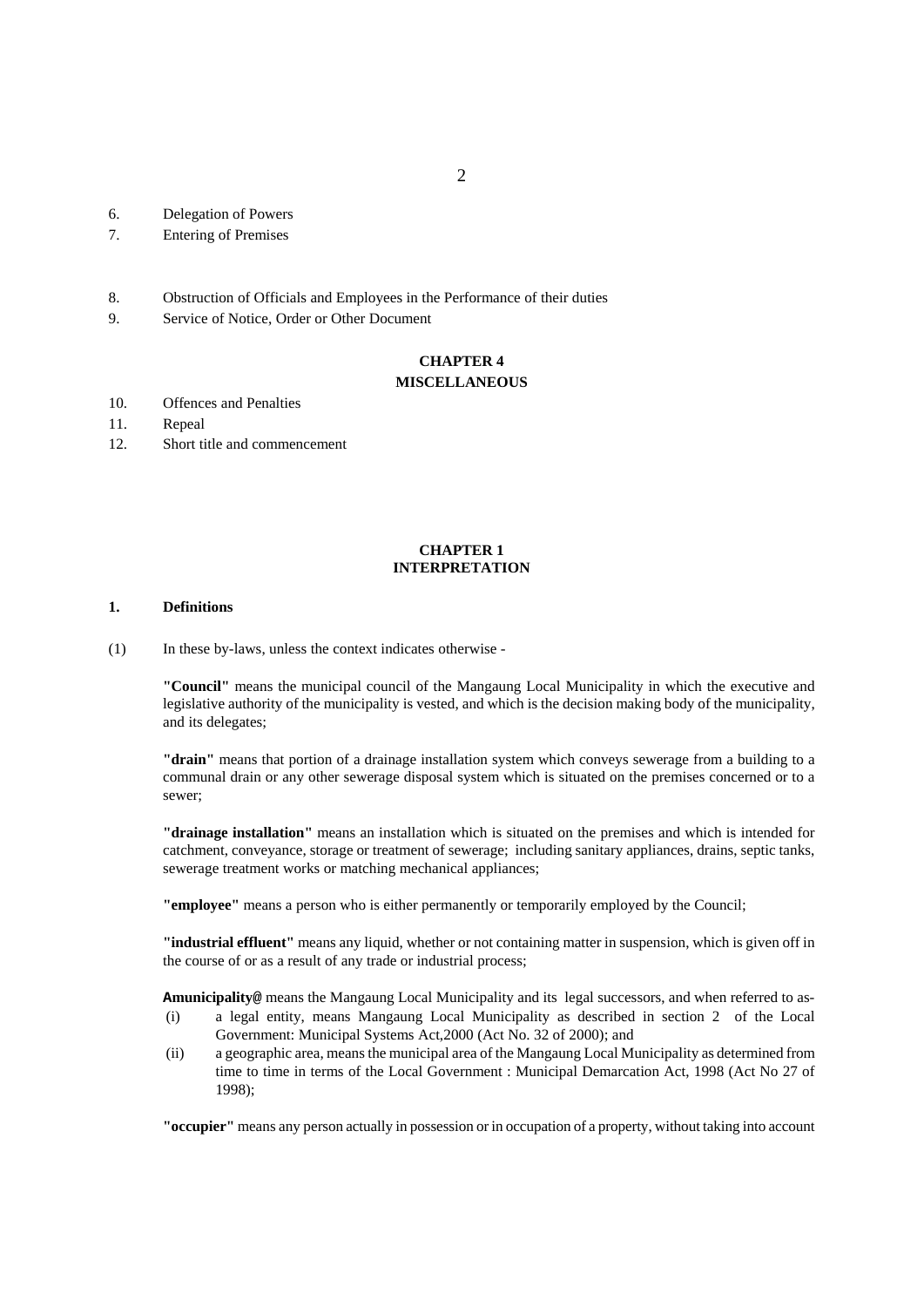the right of occupation of such person, and in the case of premises which are subdivided and let to boarders and tenants, includes the person who is lawfully entitled to the rent payable by such boarders and tenants;

**"owner",** in relation to a building, construction work or land, means:

- (i) the person in whose name the right of ownership of the building, construction work or land is registered, or
- (ii) in the event of such person being deceased, declared insolvent, mentally deranged or defective, a minor or incapable of entering into a contract, the person to whom the administration and control of such person's estate has been given, either as executor, guardian or in any other capacity, or
- (iii) the representative of such person properly authorized thereto by means of power of attorney, or
- (iv) if the property is subject to a hire purchase agreement the registration of which is required by law, the tenant, or
- (v) any person who receives rent or is entitled to receive rent for and on behalf of the owner of such property;

**"person"** includes, but is not limited to an owner or occupier of property, or an employee, agent or contractor of such owner or occupier;

**"premises"** means any building, room, apartment, hut, shed, tent or any other structure above, on or below ground level, together with the land on which it is situated and the adjacent land used jointly therewith or any land without buildings;

**"sewerage"** means waste-water, soil-water, industrial effluent and other liquid waste whether together or in combination, but does not include stormwater;

**"sewer"** means any pipe or conduit owned by the Council and used or intended to be used for the conveyance of sewerage;

**"soil-water"** means any liquid containing excreta;

**"stormwater"** means any water resulting from natural precipitation or accumulation and includes rain-water, surface-water, ground-water and spring-water;

**"waste-water"** means used water which is not polluted by soil-water or industrial effluent and does not include stormwater.

(2)In these by-laws, unless the context otherwise indicates, words and expressions denoting the singular shall include the plural and vice versa, words and expressions denoting the male sex shall include the female sex and vice versa and reference to a natural person shall include a legal person and vice versa.

## **CHAPTER 2 INDUSTRIAL EFFLUENT**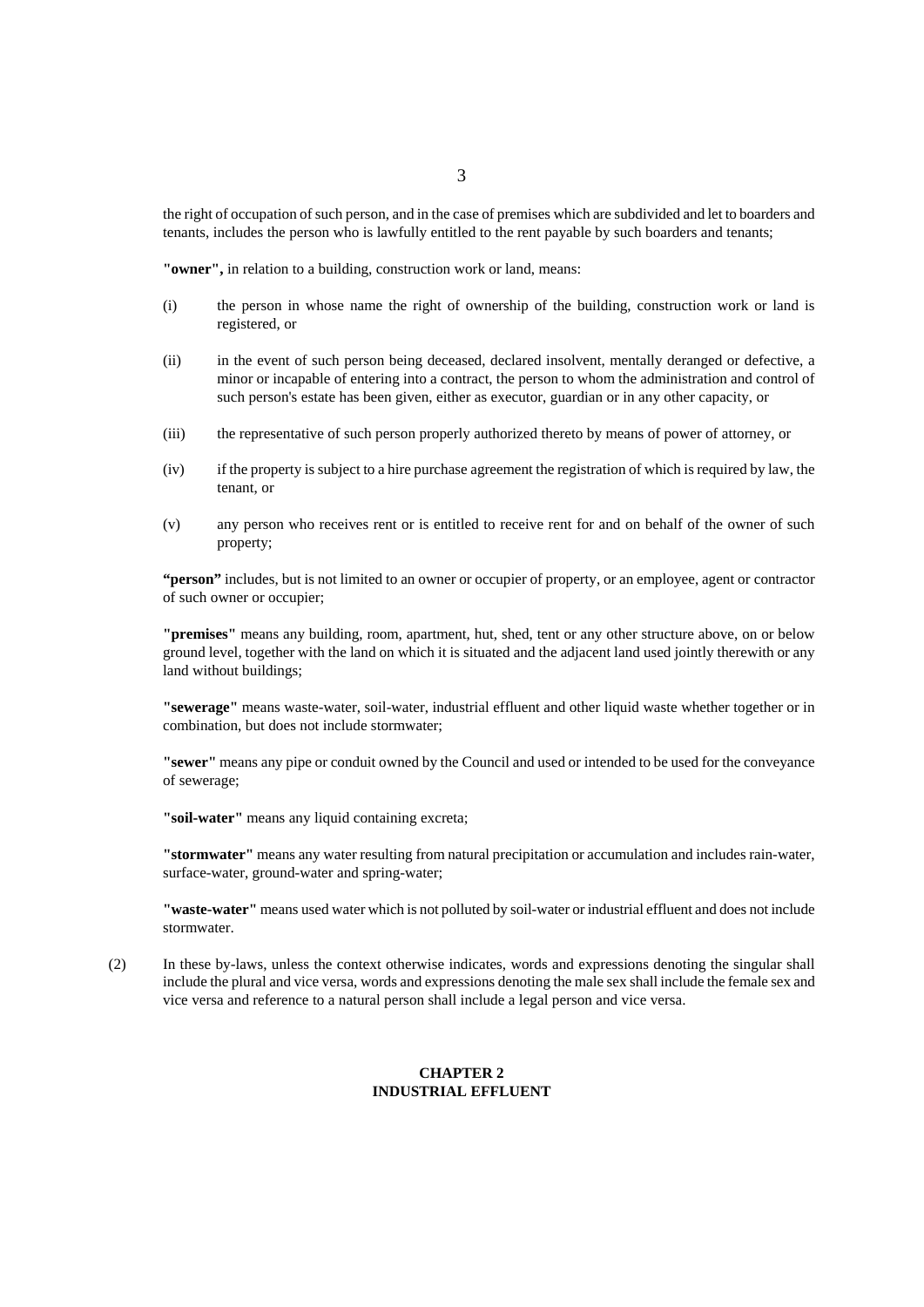#### **2. Permission to Discharge Industrial Effluents**

- (1) No person shall discharge or allow to be discharged into any sewer any industrial effluent without the written permission of the Council in the form of a permit as included in these by-laws as Annexure 4.
- (2) Every person shall, before discharging any industrial effluent into a sewer, apply in writing to the Council for a permit on the appropriate form, included in these by-laws as Annexure 3, to be completed in duplicate, and shall furnish such additional information and submit such samples as the Council may require.
- (3) The Council may at its discretion, having regard to the capacity of the sewage system or any mechanical appliance used for sewerage or the sewerage treatment works, whether owned by the Council or not, and subject to such conditions as it may deem fit to impose, grant written permission in the form of a permit for the discharge of industrial effluent into a sewer.
- (4) The industrial effluent shall at all times comply with the requirements of the permit which has been issued in respect of the premises.
- (5) Owing to any change arising from an amendment in the method of sewerage treatment or the introduction of new or revised or stricter or other standards by the Council or in terms of the Water Act, 1997 (Act No. 108 of 1997), as amended, or as a result of any amendment to these by-laws or owing to any other adequate reason, the Council may at any time review, amend, modify or revoke any permission given or any conditions imposed and impose new conditions for the discharge of any or all of such effluent into the sewer on giving 4 weeks written notice in advance of its intention to do so.

#### **3. Control of Industrial Effluent**

- (1) The owner or occupier of any premises from which industrial effluent is discharged into a sewer, shall provide adequate facilities such as overflow level detection devices, standby equipment, overflow catch-pits or other appropriate means effectively to prevent the discharge into any sewer of any substance prohibited or restricted in terms of the by-laws.
- (2) The Council may by notice served on the owner or occupier of any premises from which industrial effluent is discharged, require of him, without prejudice to any other provision of these by-laws, to do all or any of the following:
	- (a) to subject the effluent before it is discharged to the sewer, to such pre-treatment as will ensure that it conforms in all respects to the provisions of section 5(1), or to modify the effluent cycle of the industrial process to an extent and in such a manner as in the opinion of the Council is necessary to enable any sewerage treatment works receiving the said effluent, whether under the control of the council or not, to produce treated effluent complying with any standards which may be laid down in respect of such works in terms of the Water Services Act, 1997 (Act No. 108 of 1997), as amended;
	- (b) to restrict the discharge of effluents to certain specified hours and the rate of discharge to a specified maximum and to install at his own expense such tanks, appliances and other equipment as in the opinion of the Council may be necessary or adequate for compliance with the said restrictions;
	- (c) to install a separate drainage installation for the conveyance of industrial effluent and to discharge the same into the sewer through a separate connection as directed by the Council, and to refrain from discharging the said effluent through any drainage installation intended or used for the conveyance of domestic soil-water or waste-water or from discharging any domestic soil-water or waste-water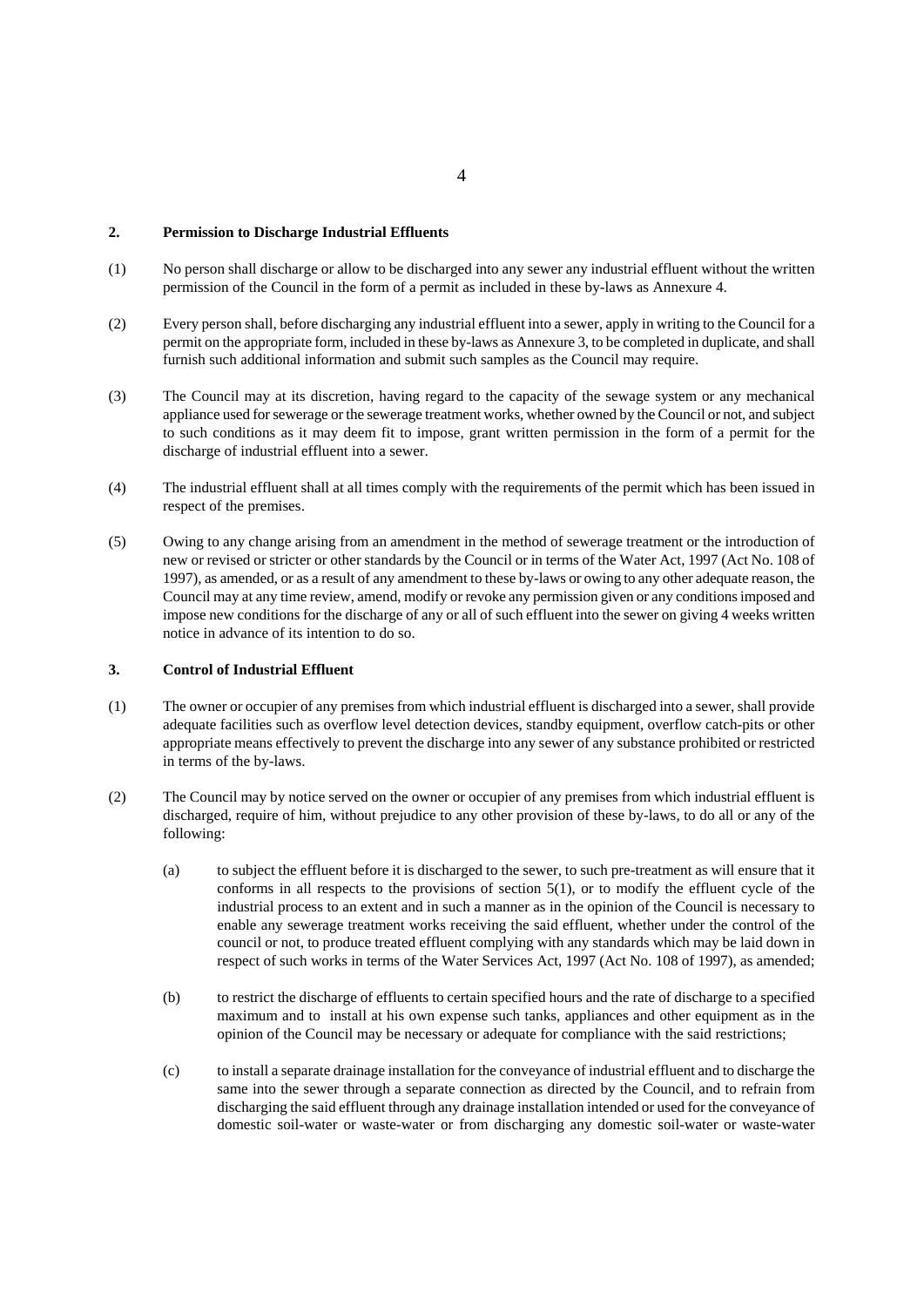through the said separate installation for industrial effluent;

- (d) to construct at his own expense in any drainage installation conveying industrial effluent to the sewer, one or more inspection sampling or metering chambers of such dimensions and materials and in such positions as the Council may prescribe;
- (e) to pay in respect of the industrial effluent discharged from the premises such charge as may be assessed in terms of Annexure 2 of these by-laws: Provided that where, owing to the particular circumstances of any specific case, the permanganate value (PV), chemical oxygen demand, (COD) and suspended solids (SS) cannot be determined by the method of assessment prescribed in Annexure 2, the Council may adopt such alternative method of assessment as does reflect the said value and shall assess the charge accordingly;
- (f) to provide all such information as may be required by the Council to assess the charges payable in terms of Annexure 2;
- (g) for the purpose of subparagraph (f), to provide and maintain at his own expense a meter measuring the total quantity of water drawn from any borehole, spring or natural source of water and used on the property.

#### **4. Metering and Assessment of Industrial Effluent**

The Council may, at the cost of the owner or occupier, install and maintain in such position as it shall determine in any drainage installation conveying industrial effluent to a sewer, any meter or gauge or other device for the purpose of ascertaining the volume or composition of the said effluent and it shall be an offence for any person to by-pass, open, break into or otherwise interfere with, or to damage any such meter, gauge or other device: Provided that the Council may at its discretion enter into an agreement with any person discharging industrial effluent into the sewer, establishing an alternative method or assessing the volume or composition of effluent so discharged.

#### **5. Prohibited Discharges**

- (1) No person shall discharge or cause or permit the discharge or entry into any sewer of any stormwater, sewerage or substance,
	- (a) which does not comply with the specifications in Annexure 1: Provided that the council may relax or grant exemption of some or all of such specifications for such a period as it may specify: Provided further that the council can, in spite of compliance with such specifications, restrict the total mass of any substance or impurity which is discharged into a sewer during any fixed period from any premises;
	- (b) which complies with such specifications, but contains a substance of whatever nature which, in the opinion of the Council:
		- (i) is not amenable to treatment at the sewerage treatment works, or which causes or may cause a breakdown or inhibition of the normal sewerage treatment processes; or
		- (ii) is of such nature as is or may be amenable to treatment only to such degree as to prevent the final treated effluent from the sewerage treatment works from complying in all respects with the requirements imposed in terms of the Water Services Act, 1997 (Act No. 108 of 1997); or
		- (iii) whether alone or in combination with other matter may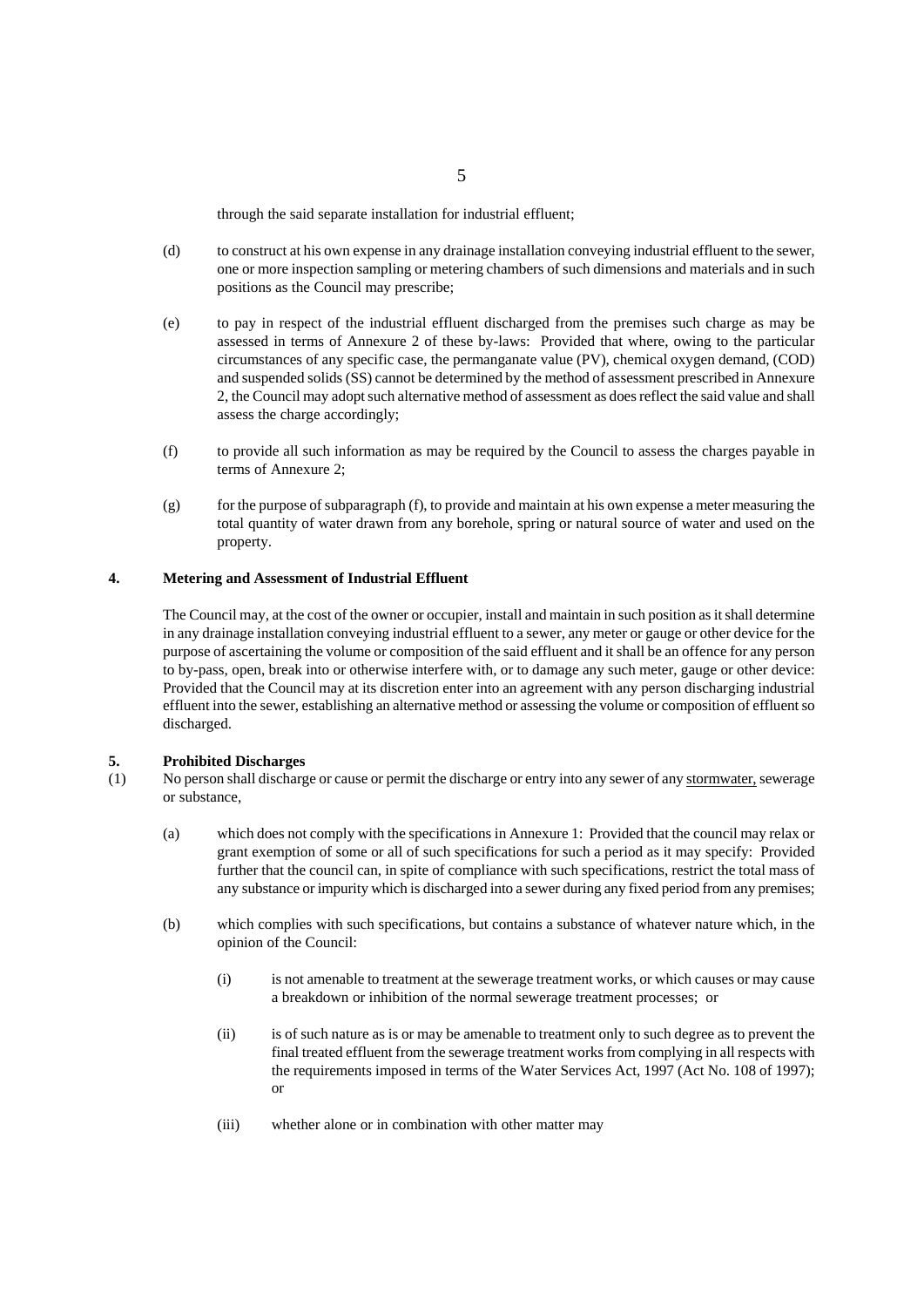- 6
- (aa) generate or constitute a toxic substance dangerous to the health of persons employed at the sewerage treatment works or entering the Council's sewers or manholes in the course of their duties; or
- (bb) be harmful to sewers, treatment plant or land used for the disposal of treated sewerage effluent; or
- (cc) adversely affect any of the processes whereby sewerage is treated or any re-use of purified sewerage effluent;
- (c) which in the opinion of the Council may be offensive or may cause a nuisance to the public;
- (d) which is in the form of steam or vapour;
- (e) which has a temperature exceeding  $44^{\circ}$ C at the point where it enters the sewer;
- (f) which contains a substance of whatever nature which, in the opinion of the Council, may produce or give off explosive, flammable, poisonous or offensive vapours in the sewer;
- (g) which contains a substance having an open flashpoint of less than  $93^{\circ}$ C or which gives off a poisonous vapour at a temperature below 93°C;
- (h) which contains a material of whatever nature, including oil, grease, fat or detergents capable of causing an obstruction to the flow in sewers or drains or interference with the proper operation of a sewerage treatment works;
- (i) which shows any visible signs of tar or associated products or distillates, bitumens or asphalts;
- (j) which contains a substance of such concentration that it may in the opinion of the Council cause the final treated effluent from any sewerage treatment works to have an undesirable taste after chlorination or an undesirable odour or colour or which is likely to produce excessive foam;
- (2) (a) If any person in contravention of any provision of these by-laws discharges industrial effluent into a sewer, or causes or permits it to be so discharged or is about to do so, the Council may forthwith, after notifying the owner or occupier of the premises concerned of his intention to do so, and in case of emergency, without notification, close and seal off the drain conveying such effluent to the sewer for such period as it may deem expedient so as to prevent such effluent from entering the sewer.
	- (b) The Council shall not be liable for any damage occasioned by any action taken in terms of subparagraph (a).
	- (c) No person shall without the written permission of the Council open or break the seal of a drain closed and sealed off in terms of subparagraph (a) or cause or permit this to be done.

#### **CHAPTER 3 POWERS OF OFFICIALS AND SERVICE OF DOCUMENT**

**6. Delegation of Powers**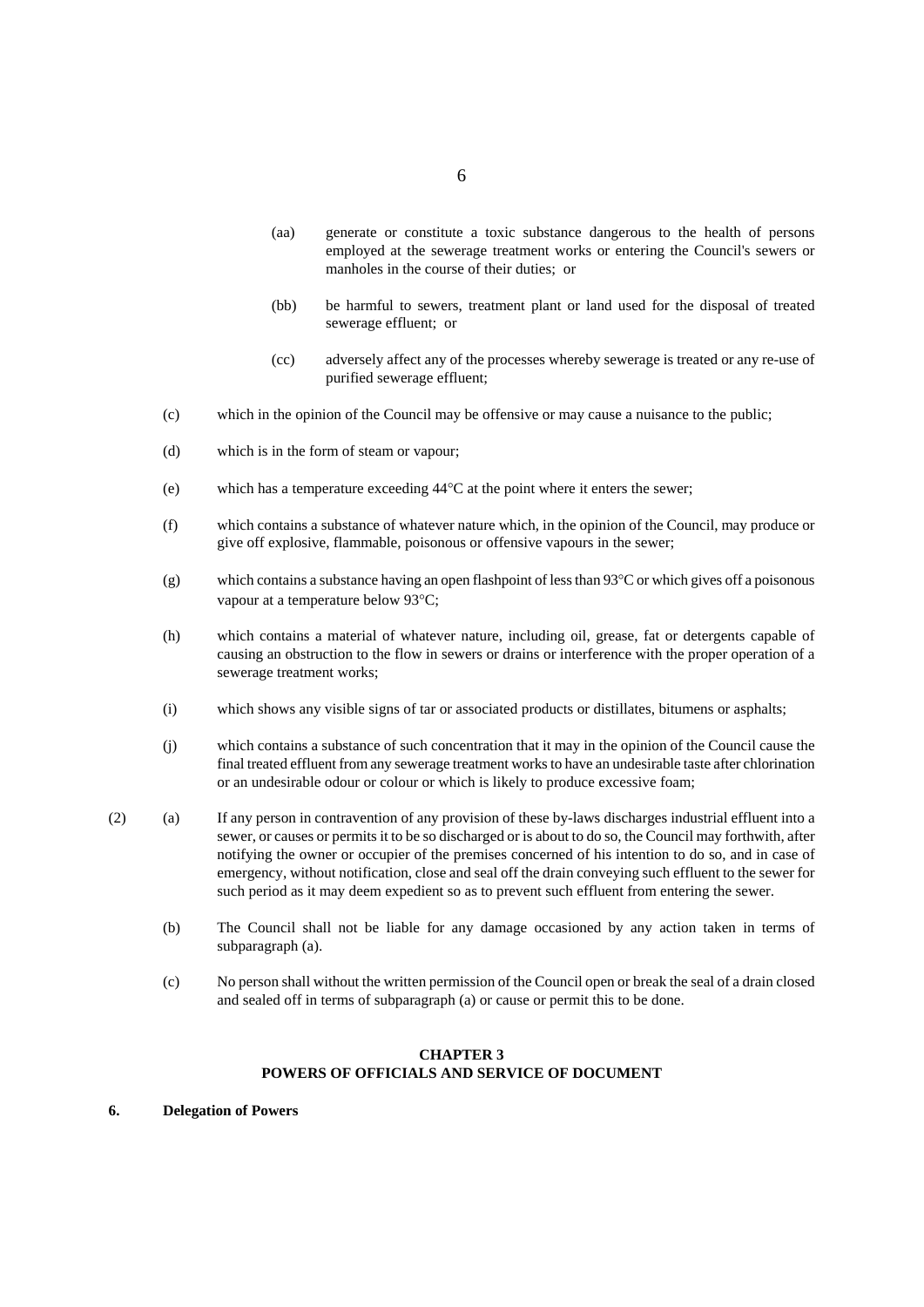The Council may, subject to the conditions that he may impose, delegate any power conferred on the Council by these by-laws, and may in like manner amend or withdraw such delegation.

#### **7. Entering of Premises**

An authorized official or employee of the council, shall be entitled at all reasonable times and in case of emergency at any time, after properly identifying himself to enter premises or a building in order to determine whether the provisions of these by-laws are complied with.

#### **8. Obstruction of Officials and Employees in the performance of duties**

No person shall hinder or obstruct an official or employee of the Council in the performance of his duties in consequence of these by-laws.

#### **9. Service of Notice, Order or Other Document**

- (1) Whenever any notice, order or other document is under these by-laws required or authorised to be served
	- (a) on any person, it shall be deemed to be duly and sufficiently served if it is sent by registered or certified post to that person at his last-known address, or if it is left thereat with him personally or with some adult inmate thereof;
	- (b) on an owner or occupier of any land or premises and the address of such owner or occupier is unknown, it shall be deemed to be duly and sufficiently served if it is posted up in some conspicuous place on such land or premises.
- (2) It shall not be necessary in any notice, order or other document given under these by-laws to an owner or occupier of land or premises to name him, if the notice, order or document describes him as the owner or occupier of the land or premises in question.

#### **CHAPTER 4 MISCELLANEOUS**

#### **10. Offences and penalties**

- (1) A person who has committed an offence in terms of these by-laws is, on conviction, liable to a fine or in default of payment, to imprisonment, or to such imprisonment without the option of a fine, or to both such fine and such imprisonment, as determined in terms of the stipulations of the Magistrate's Court's Act, (Act No. 32 of 1944) and in the case of a successive or continuing offence, to a fine for every day such offence continues, or in default of payment thereof, to imprisonment.
- (2) Any expense incurred by the Council as a result of a contravention of these by-laws or in the doing of anything which a person was directed to do under these by-laws and which he or she failed to do, may be recovered by the Council from the person who committed the contravention or who failed to do such thing.

#### **11. Repeal**

The following regulations are hereby repealed: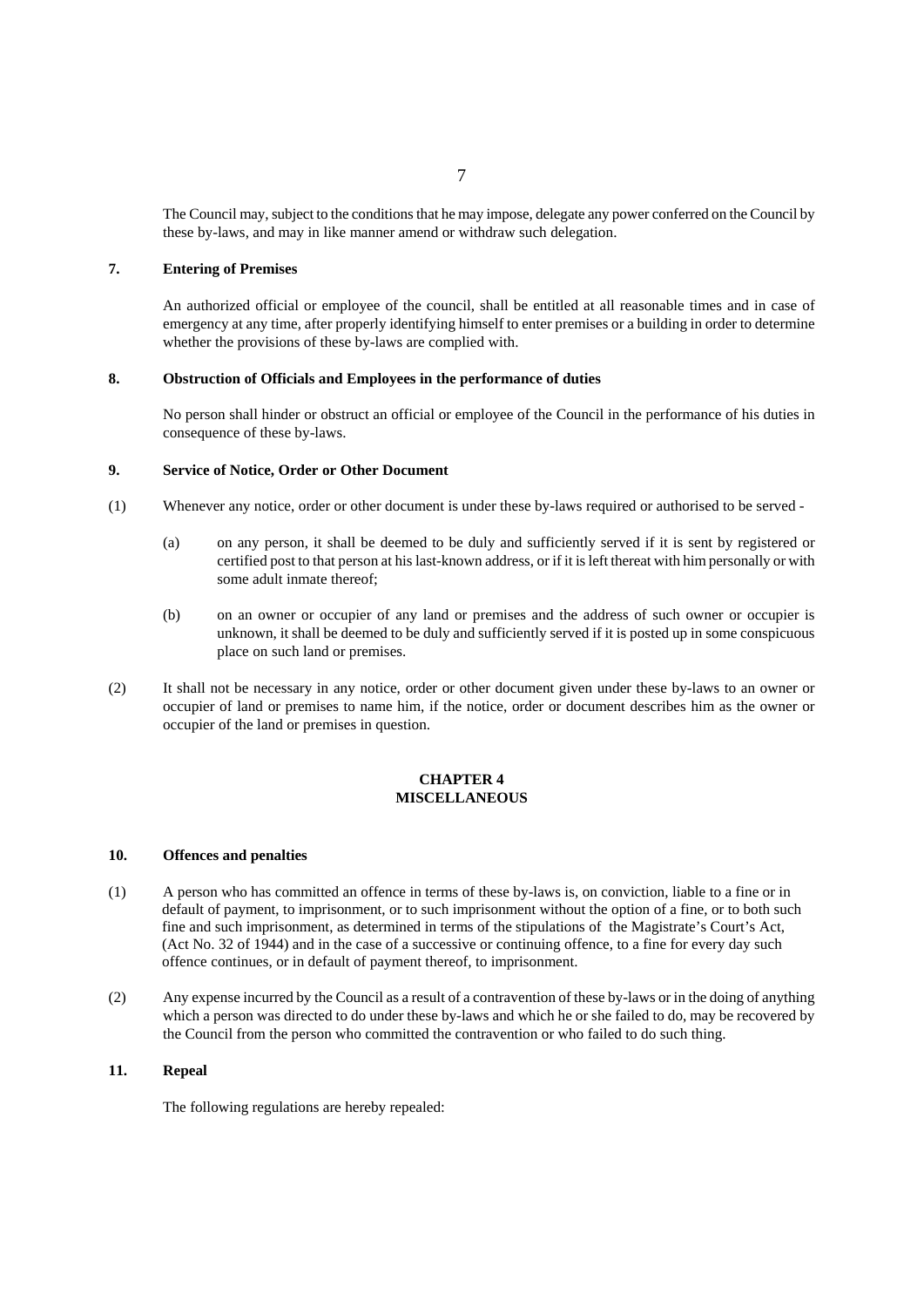(1) The Bloemfontein sewerage regulations regarding industrial effluent and other matter as published by Local Government Notice No 1 of January 5, 1990 as amended .

## **12. Short title and commencement**

These by-laws are called the By-laws relating to the Discharge of Industrial Effluent and shall come into operation on the date of promulgation in the *Provincial Gazette* .

# **ANNEXURE 1**

Limits of Permanganate Value (PV), pH and Electrical Conductivity and Maximum Concentration of Certain Substances

Subject to the provisions of section 5(1)(a) of these by-laws the following are

- (a) the limits of the PV, pH and electrical conductivity; and
- (b) the substances and the maximum permissible concentrations thereof, expressed in milligrams per litre  $(mg/l)$ :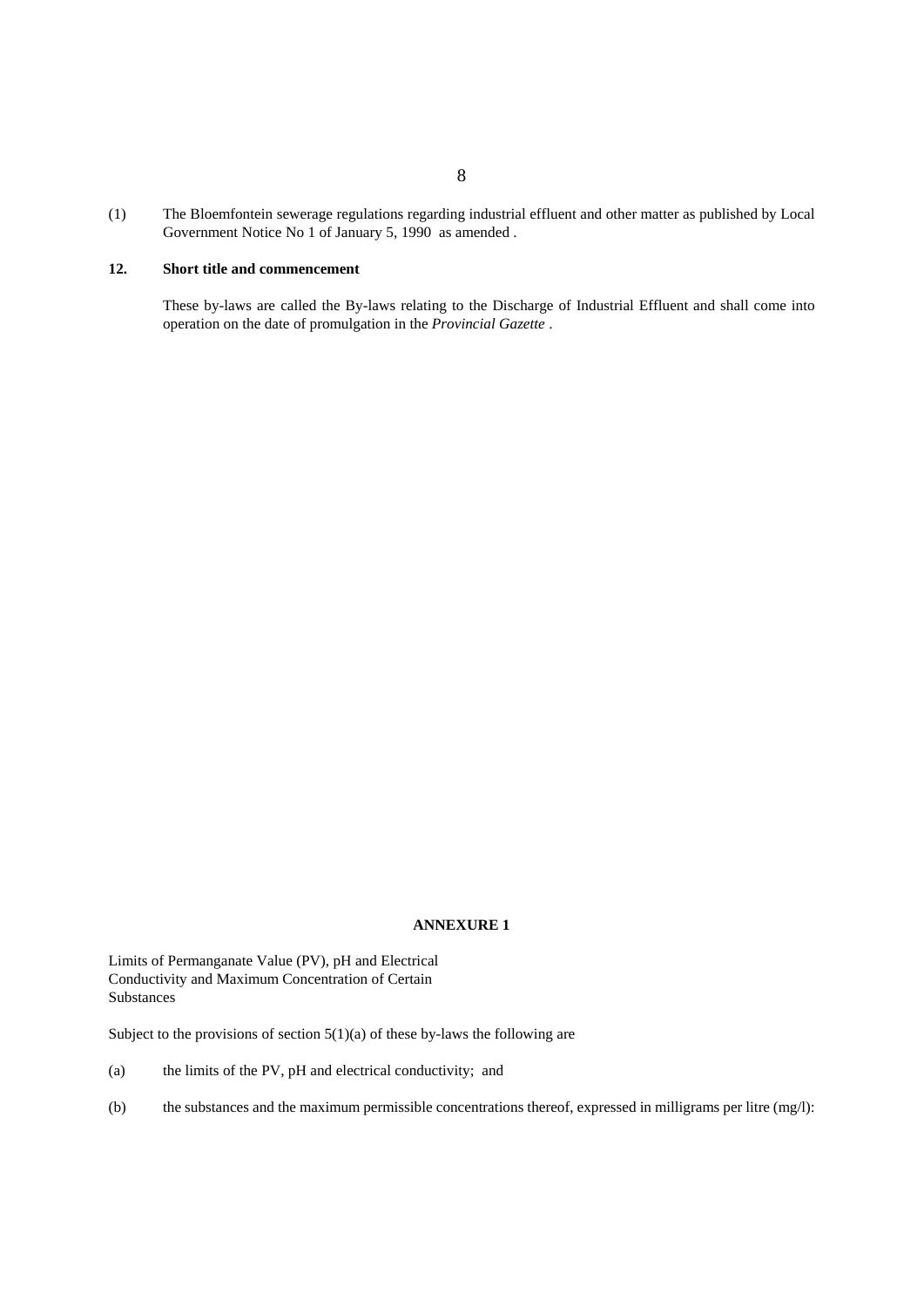# (i) GENERAL:

| at $20^{\circ}$ C                        |
|------------------------------------------|
| Caustic alkalinity (expressed            |
|                                          |
| Vegetable oils, fats, grease             |
|                                          |
| Oil, grease or wax of mineral            |
|                                          |
| Sulphides, hidrosulphides and            |
|                                          |
| Substances from which hydrogen           |
| cyanide can be liberated in the drainage |
| installation sewer or sewerage treatment |
|                                          |
| Formaldehyde (expressed as               |
|                                          |
|                                          |
|                                          |
| All sugars and/or starch (expressed as   |
|                                          |
| Available chlorine (expressed            |
|                                          |
| Sulphate (expressed as                   |
|                                          |
| Fluorine containing compounds            |
|                                          |
|                                          |
| Phosphate and phosphatecontaining        |
| compounds                                |
|                                          |

(Amended by Notice dated July 6, 1990)

#### (ii) METALS:

Group 1

Iron (expressed as Fe) Chromium (expressed CrO\_) Copper (expressed as Cu) Nickel (expressed as Ni) Zinc (expressed as Zn) Silver (expressed as Ag) Cobalt (expressed as Co) Tungsten (expressed as W) Titanium (expressed as Ti) Cadmium (expressed as Cd)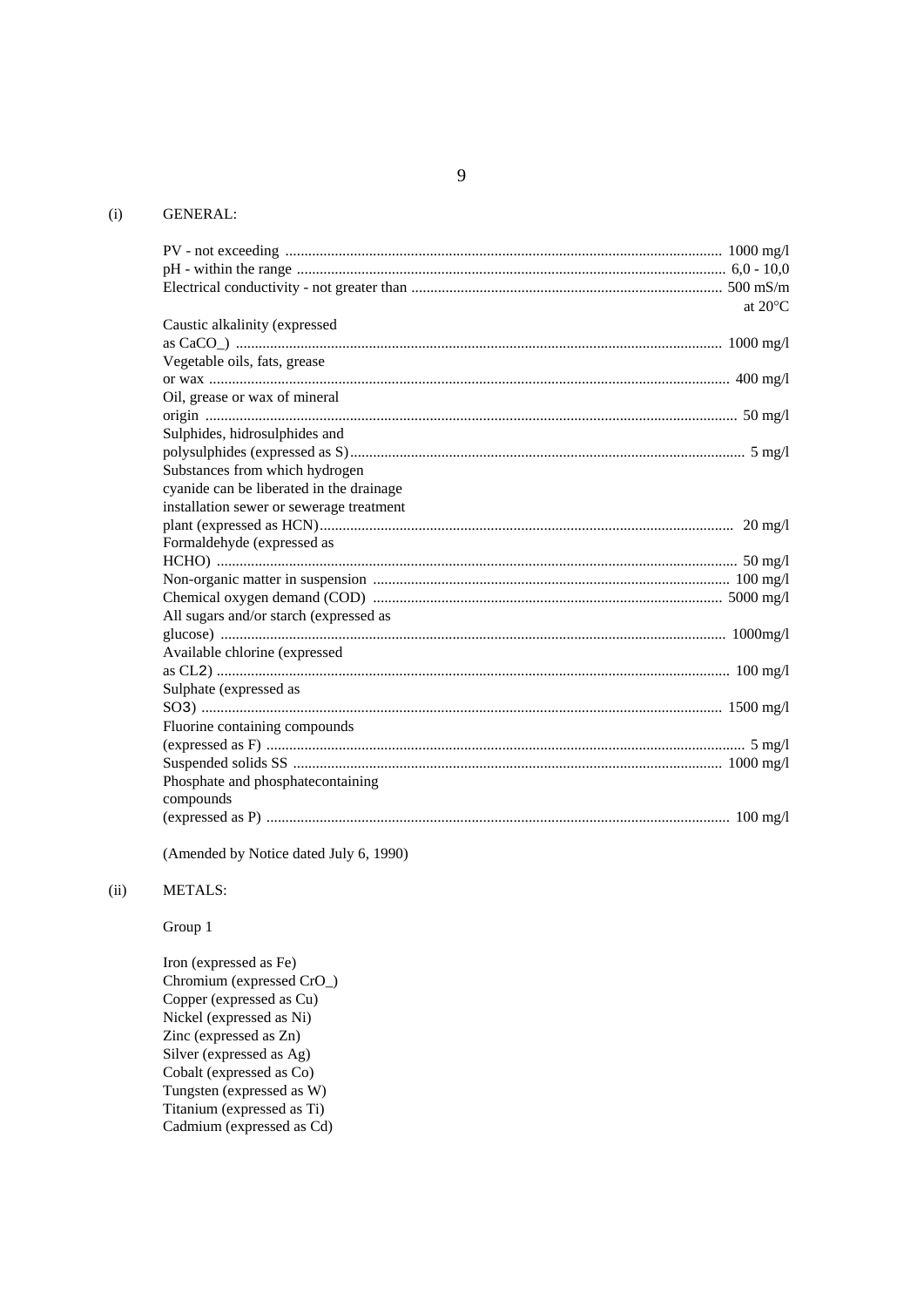The total collective concentration of all metals in Group 1 (expressed as indicated above) in any sample of the effluent, shall not exceed 20 mg/l, nor shall the concentration of any individual metal exceed 5 mg/l.

Group 2

Lead (expressed as Pb) Selenium (expressed as Se) Mercury (expressed as Hg)

The total collective concentration of all metals in Group 2 (expressed as indicated above) in any sample of the effluent shall not exceed 20 mg/l, nor shall the concentration of any individual metal in any sample exceed 5 mg/l.

(iii) OTHER ELEMENTS :

Arsenic (expressed as As) Boron (expressed as B)

The total collective concentration of all elements (expressed as indicated above) in any sample of the effluent shall not exceed 5 mg/l.

#### (iv) RADIO-ACTIVE WASTES :

Radio-active wastes or isotopes : Such concentration as may be laid down by the atomic energy Board or any State Department :

NOTE : The method of testing in order to ascertain the concentration of any substance mentioned here shall be the test normally used by the Council for the purpose. Any person discharging any substance referred to in this Annexure shall ascertain the details of the appropriate test from the Council.

#### **ANNEXURE 2**

# **` Industrial Effluent Charges**

1. The owner or occupier of any premises from where industrial effluent is discharged shall, irrespective of the Council's permission for the discharge as mentioned in Section 2(2) additional to any other charges which are provided for in these by-laws or any other by-laws, pay an amount to the Council which is subject to the following stipulations of this annexure and is calculated according to the following formula:

 $TARIFF = B \times V \times T$ 

Where : B is the fixed as well as the running costs per unit of the treatment of sewerage at the treatment works in cents per cubic metre as determined by the Council from time to time.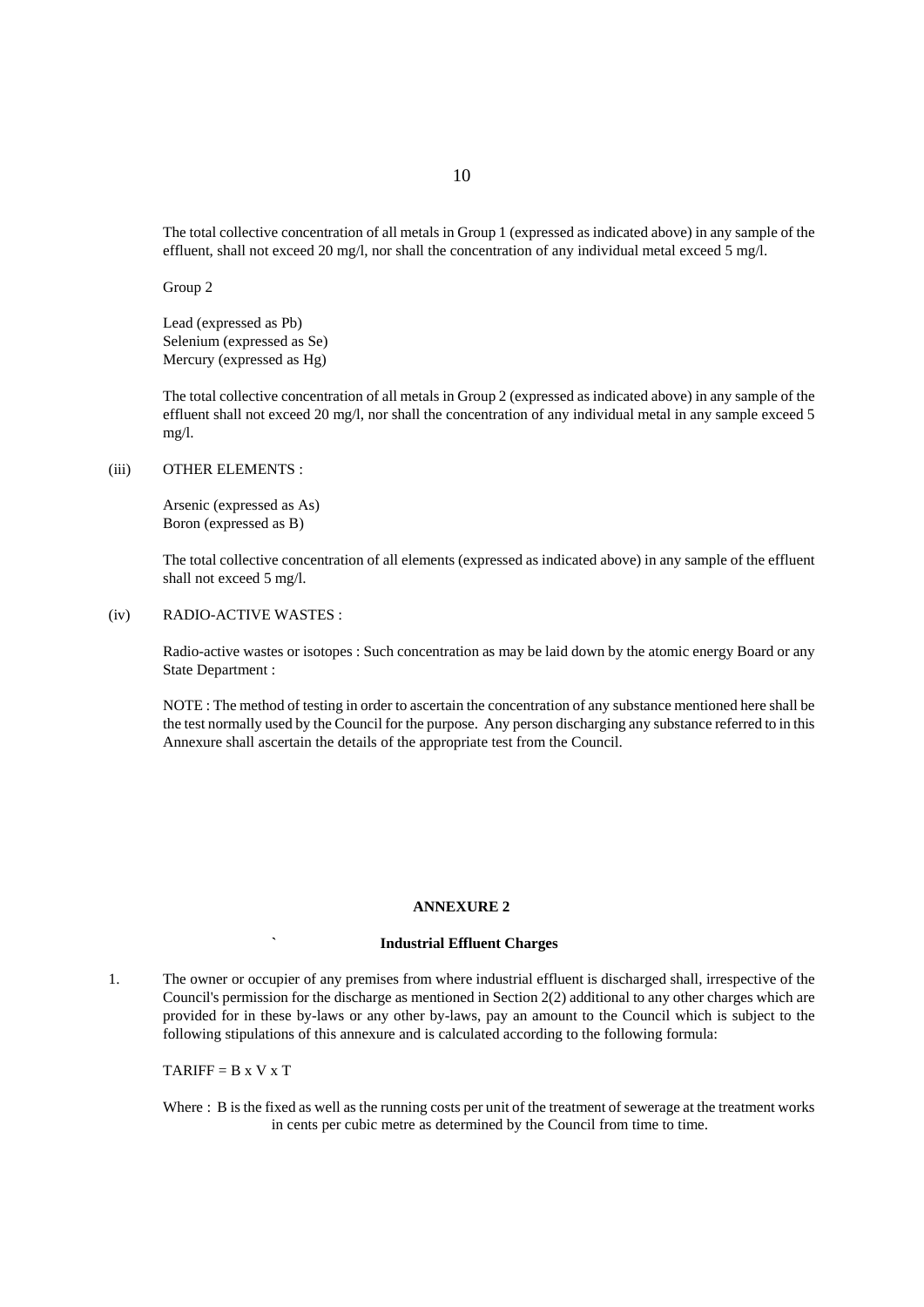V is the measured volume of sewerage which enters the sewer from whatever source, where the strength is determined and is not less than 100 cubic metres per month.

T is the strength of the effluent where:

$$
T = 1 + \underline{PV} - 80 + \underline{COD - 680} + \underline{SS - 230}
$$
  
240 2040 690

PV, COD and SS are respectively the oxygen absorbed or the permanganate value, the chemical oxygen demand and the suspended solids, expressed in milligram per litre with respect to samples collected by any duly appointed official of the council, and as required by the Council.

The Council bases the amount payable on the value of the criteria in such samples. When the value of T is equal to or less than 1, the owner or occupier shall not pay industrial effluent charges according to the strength of the effluent.

All costs involved in the sampling and testing of samples required by the Council, will be borne by the council. The cost of any other sampling or testing of samples, is borne by the owner or occupier.

- 2. The Council determines the total amount of industrial effluent which is discharged from the premises during every period, and for the purpose of such determination the Council shall -
	- (a) in a case where industrial effluent and other sewerage are measured together, consider the total discharge as industrial effluent;
	- (b) in a case where the amount of sewerage or industrial effluent which is discharged from the premises, is not measured directly
		- (i) base such determination on the amount of water which is consumed on the premises during the applicable period, after an amount of water, which the council considers reasonable, has been taken into account for irrigation purposes or evaporation or which is present in articles produced on the premises, and
		- (ii) if industrial effluent is discharged from more than one point on the premises, allocate such amount of water as accurately as possible to the different points of discharge.
	- (c) in any case where it is proved that a metering appliance is defective, take such defect properly into account.
- 3. The Council may determine that the formulae mentioned in this annexure, are not applicable in any case where the method of determining the strength of industrial effluent as specified in such formula does not reflect the true strength of the said effluent in the opinion of the Council.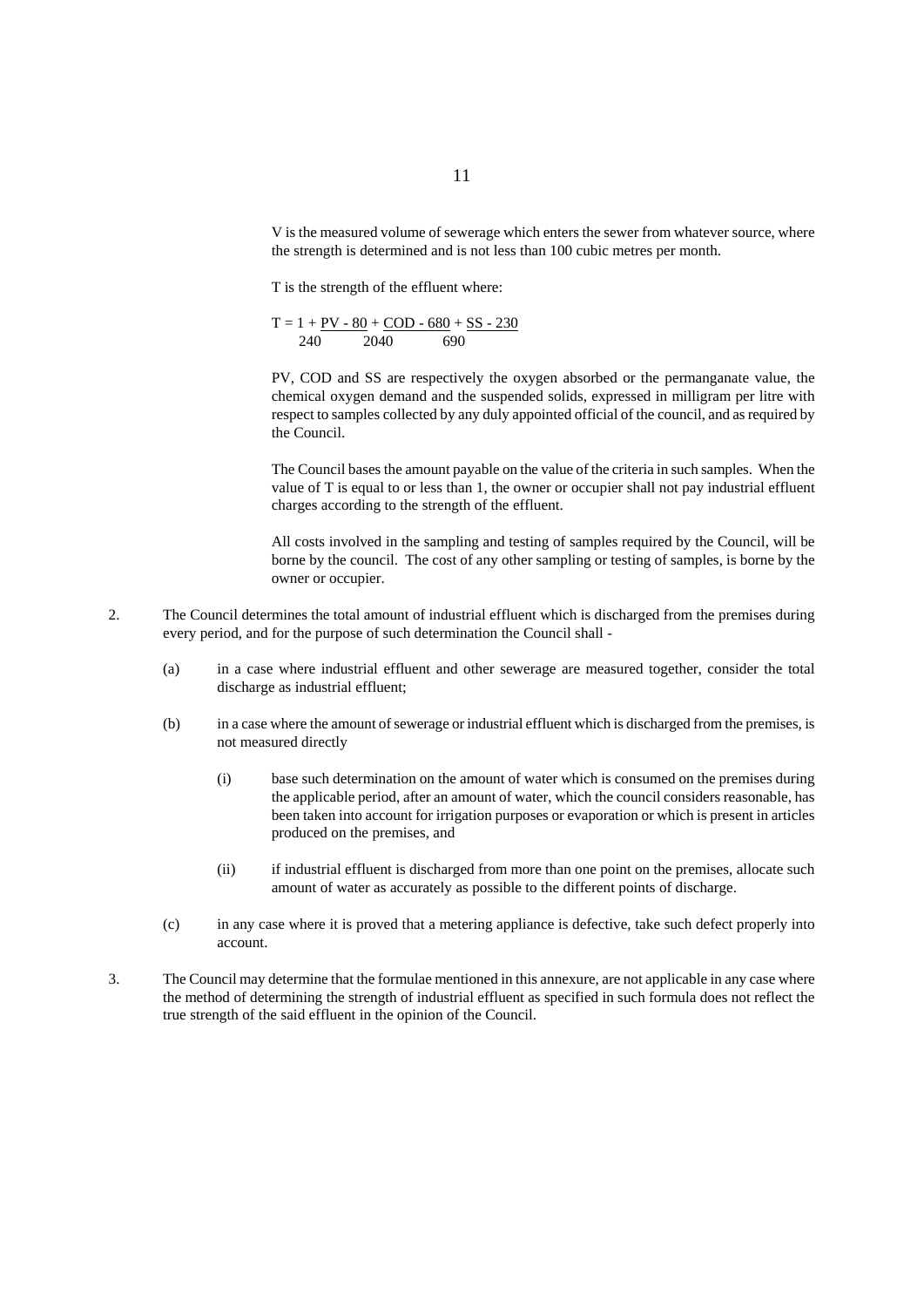#### **ANNEXURE 3**

# **MANGAUNG LOCAL MUNICIPALITY**

# **Application for a permit to Discharge Trade- or Industrial Effluent into the Sewage System**

# **(To be completed in block letters)**

# 1. GENERAL INFORMATION

| <b>LOCATION OF BUSINESS</b> |            |         |          |  |
|-----------------------------|------------|---------|----------|--|
| <b>Street Name</b>          | Street No. | Erf No. | Tel. No. |  |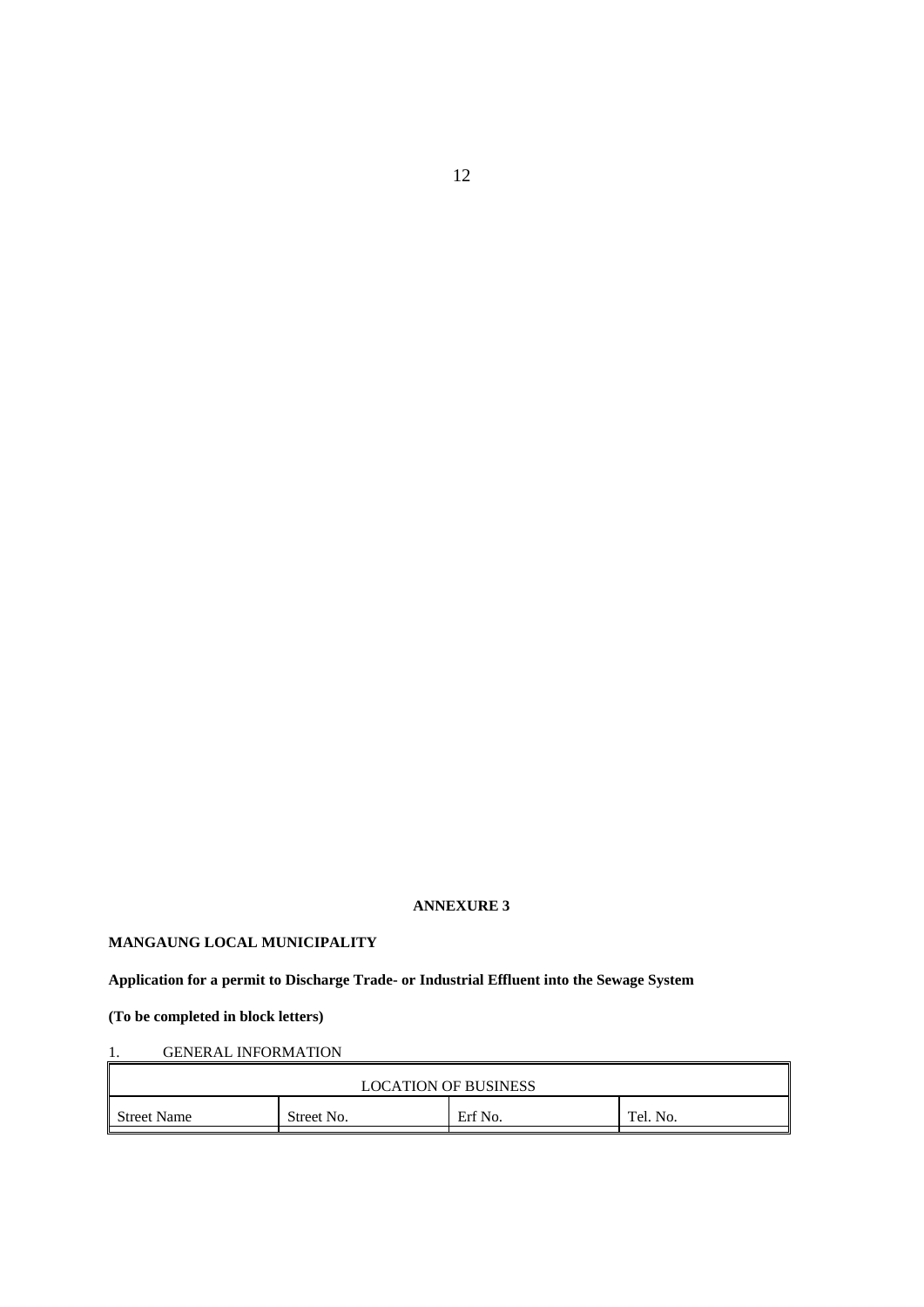| Postal Address | <b>Address for Accounts</b> |
|----------------|-----------------------------|
|                |                             |
|                |                             |
|                |                             |

| <b>OWNERSHIP OF THE PREMISES</b> |                  |  |  |
|----------------------------------|------------------|--|--|
| Name of Owner                    | Address of Owner |  |  |
|                                  |                  |  |  |
|                                  |                  |  |  |
|                                  |                  |  |  |

# NATURE OF PROCESSES OR TRADE PERFORMED ON THE PREMISES

| NAME OF SIGNATORY | <b>POSITION HELD IN BUSINESS</b> |
|-------------------|----------------------------------|
|                   |                                  |

REGISTERED NAME OF THE BUSINESS TO WHOM THE PERMIT WILL APPLY

# 2. QUANTITY OF EFFLUENT AND DISCHARGE CONDITIONS

 $\mathbf{F}$ 

| <b>CONNECTION</b><br><b>POSITION</b> | <b>MAXIMUM DISCHARGE RATE PER</b> |                   |                    |
|--------------------------------------|-----------------------------------|-------------------|--------------------|
|                                      | Month in Kilolitres               | Day in Kilolitres | Hour in Kilolitres |
|                                      |                                   |                   |                    |
|                                      |                                   |                   |                    |
|                                      |                                   |                   |                    |
|                                      |                                   |                   |                    |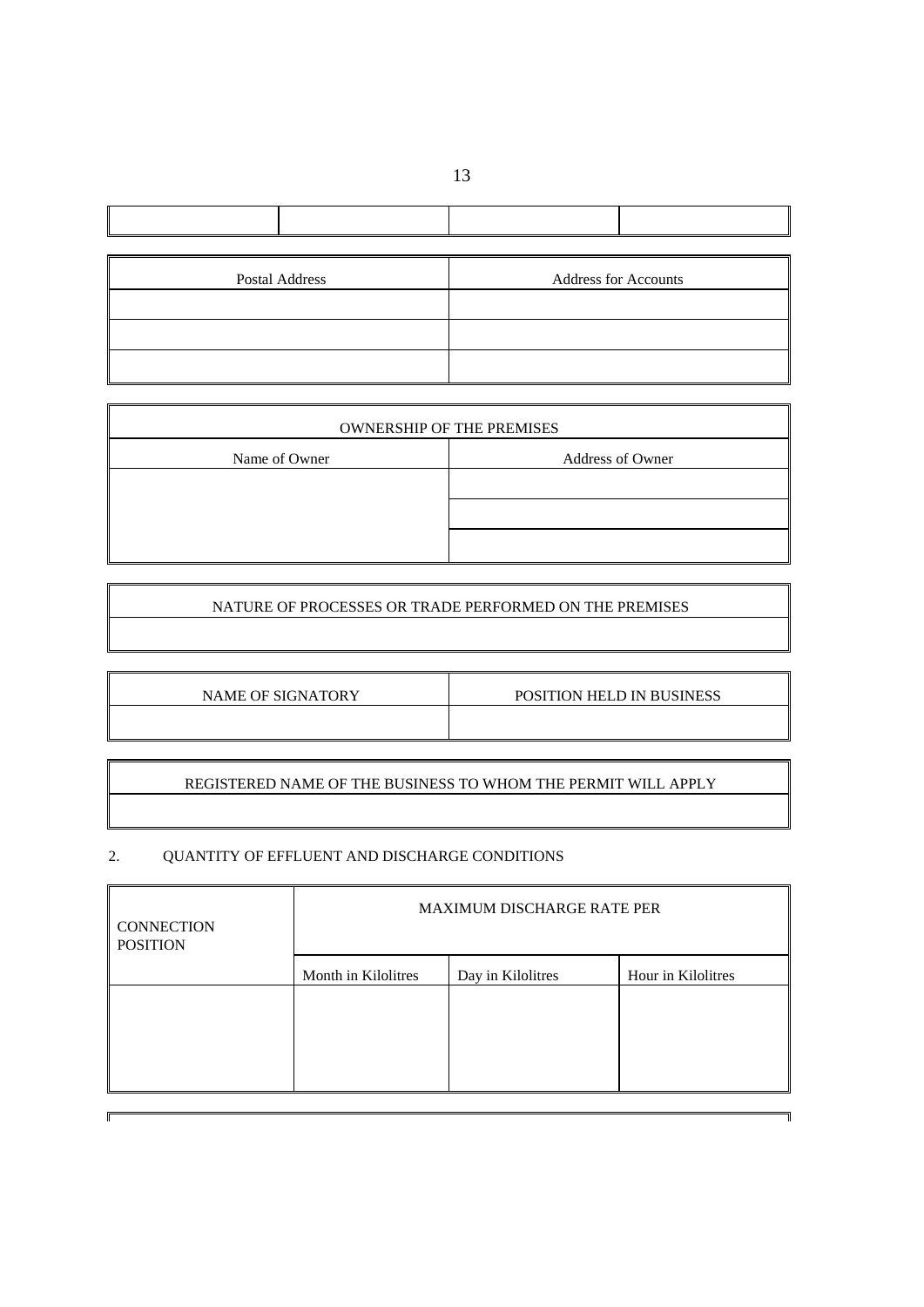# NORMAL PLANT OPERATING PERIODS

| Days in Week | Time in Day |
|--------------|-------------|
|              |             |

| EFFLUENT DISCHARGE FACTOR                    |      |                                                                 |   |  |
|----------------------------------------------|------|-----------------------------------------------------------------|---|--|
| Water entering premies                       | $\%$ | Water consumed on premises (not)<br>entering the sewage system) | % |  |
| From municipal sources<br>From other sources |      | In Boiler use<br>In Evaporation                                 |   |  |
| Total entering premises                      | 100  | Leaving in product                                              |   |  |
| Total consumed on premises                   |      | In other use                                                    |   |  |
| Effluent discharge factor (K)                |      | Total consumed on premises                                      |   |  |

# 3. PRETREATMENT OF EFFLUENT BEFORE DISCHARGE

 $\mathsf I$ 

(Insert sizes, capacities, etc, where pretreatment is present. Cross where a particular unit does not exist.)

| <b>TYPE OF TREATMENT</b> |  | <b>DISCHARGE POINTS</b> |  |
|--------------------------|--|-------------------------|--|
|                          |  |                         |  |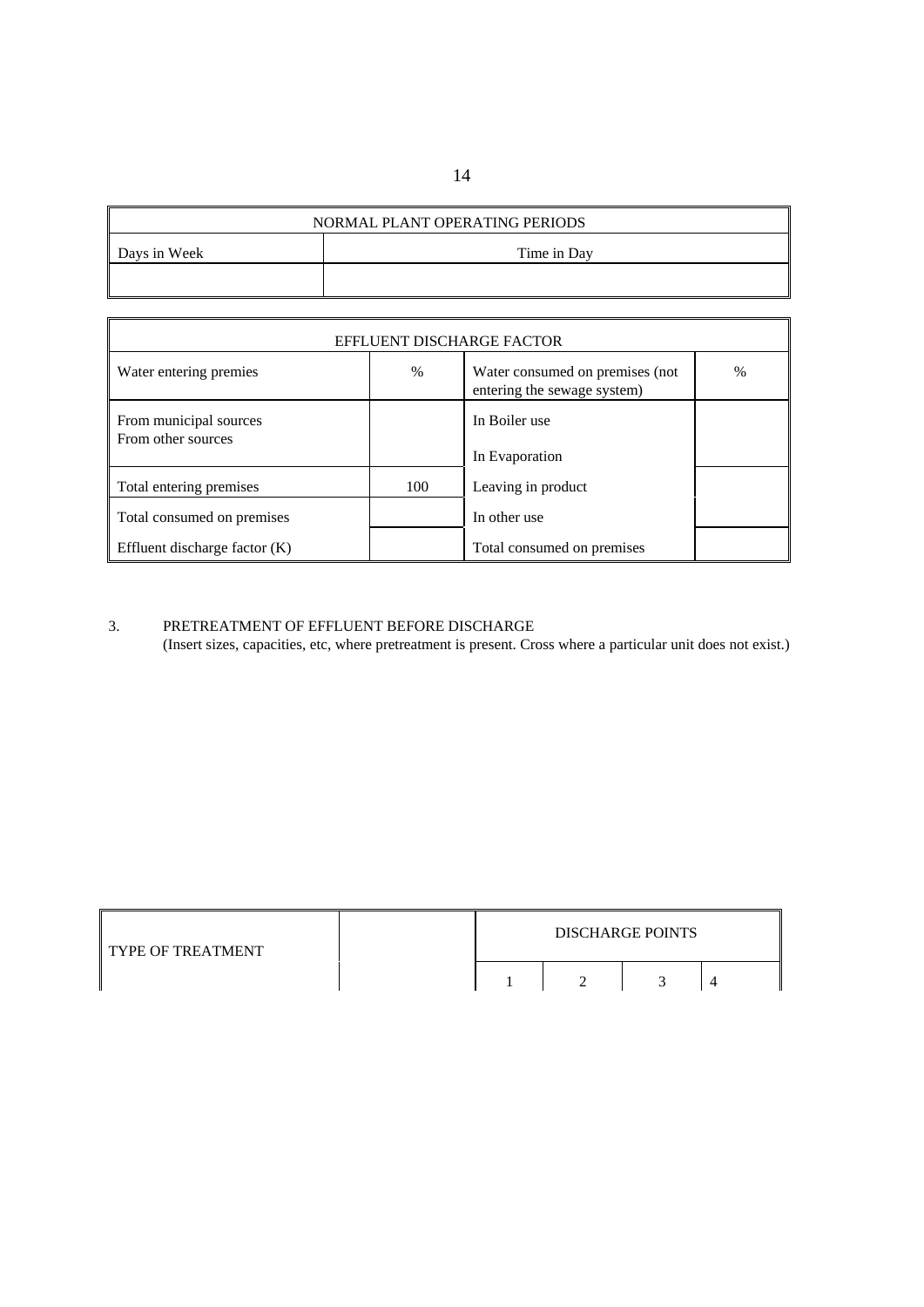| Screens (hand raked)              | Area m <sub>5</sub> |  |  |
|-----------------------------------|---------------------|--|--|
| Screens (mechanical)              | Area m <sub>5</sub> |  |  |
| Comminutors                       |                     |  |  |
| <b>Grit Tanks</b><br>Grease Traps | Area m <sub>5</sub> |  |  |
| <b>Sedimentation Tanks</b>        | Vol m;              |  |  |
| <b>Biological processes</b>       |                     |  |  |
| Type:                             |                     |  |  |

# 4. PHYSICAL AND CHEMICAL CHARACTERISTICS OF EFFLUENT (Insert maximum values or cross where absent)

|         | p.H. | Temp $\mathrm{C}$ | Electro conductivity ms/m at<br>$20^{\circ}$ C | PW 4 Hour<br>KM nO4 |
|---------|------|-------------------|------------------------------------------------|---------------------|
| Maximum |      |                   |                                                |                     |
| Minimum |      |                   |                                                |                     |
|         |      |                   | Setable solids (ml/l)                          |                     |

# Concentration in mg/l of the following

| Suspended solids              | Sugars/Strach as Glucose            |
|-------------------------------|-------------------------------------|
| Caustic Alkalinity as<br>CaCO | <b>Tar Products and Distillates</b> |
| Acidity as CaCO               | Substances not in solution          |
| Sulphides etc. as S           | Fat, vegetable oil, etc.            |
| Sulphates as SO <sub>3</sub>  | Hydrogen Cyanide as HCN             |
| Chlorides as CI               | Mineral Oils and Grease             |
| Fluoride Compounds as F       | Dyes                                |
| Available chlorine as CI2     | Formaldehydeas HCHO                 |

Concentration in mg/l of the following :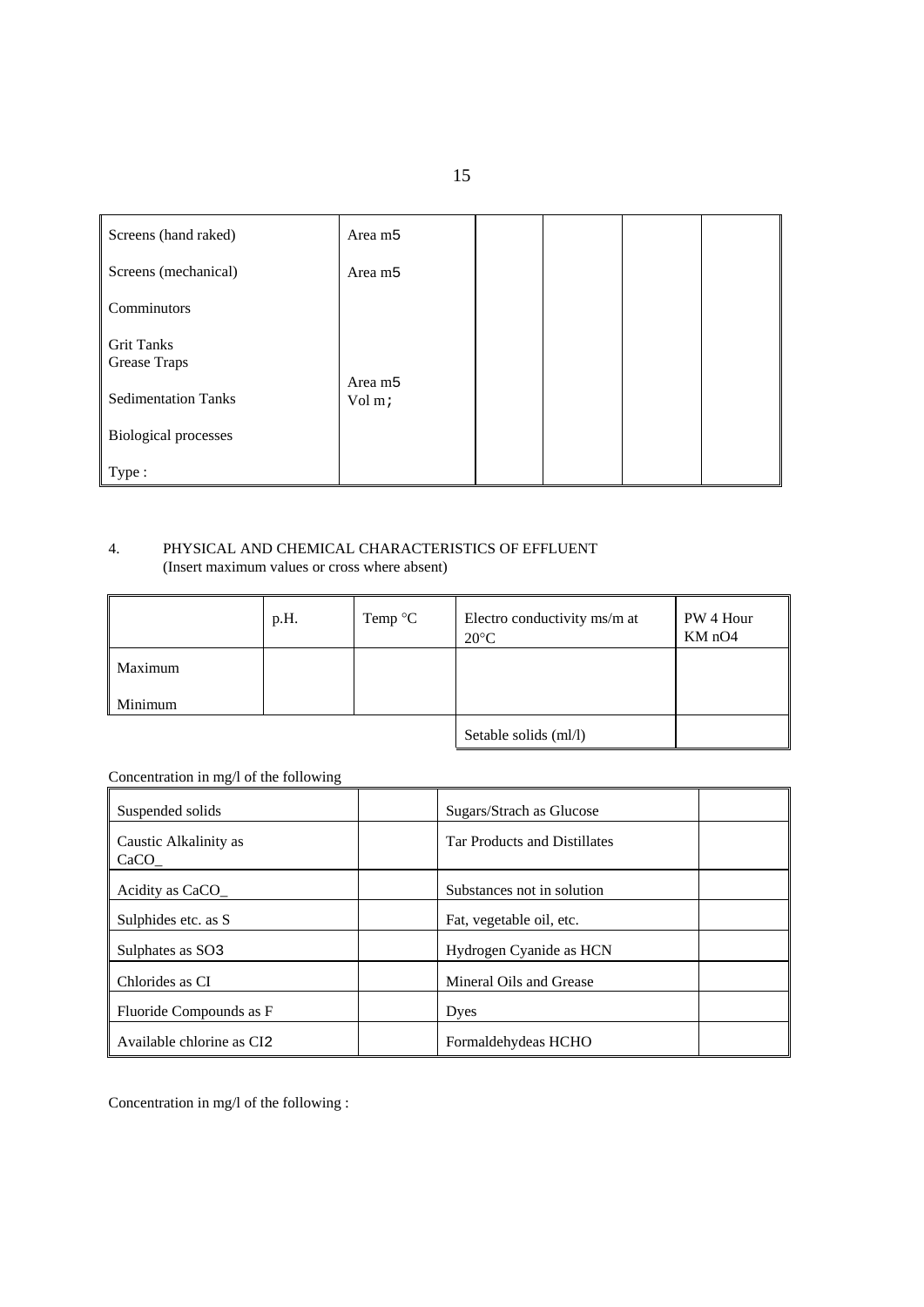16

| <b>GROUP 1 METALS</b> |  | <b>GROUP 2 METALS</b> |  | TOTAL CONCENTRATION |  |
|-----------------------|--|-----------------------|--|---------------------|--|
| Iron as Fe            |  | Lead as Pb            |  | Group 1 Metals      |  |
| Chromium as CrO_      |  | Selenium as Se        |  |                     |  |
| Copper as Cu          |  | Mercury as Hg         |  | Group 2 Metals      |  |
| Nickel as Ni          |  |                       |  |                     |  |
| Zinc as Zn            |  |                       |  | Other Elements      |  |
| Cadmium as Cd         |  | <b>OTHER ELEMENTS</b> |  |                     |  |

| <b>GROUP 1 METALS</b> |  | <b>GROUP 2 METALS</b> |  | TOTAL CONCENTRATION |  |
|-----------------------|--|-----------------------|--|---------------------|--|
| Silver as Ag          |  |                       |  |                     |  |
| Cobalt as Co          |  | Arsenic as As         |  |                     |  |
| Tungston as W         |  | Boron as B            |  |                     |  |
| l Titanium as Ti      |  |                       |  |                     |  |

| Are Radioactive Wastes or Isotopes Present In the Effluent? | <b>YFS</b> | N <sub>0</sub> |
|-------------------------------------------------------------|------------|----------------|
| FOR OFFICIAL USE :                                          |            |                |

| Permit No.                        | Issued by            | Date |  |
|-----------------------------------|----------------------|------|--|
| <b>Water allocation</b><br>factor | Treasury<br>Notified | Date |  |

# **MANGAUNG LOCAL MUNICIPALITY**

**Special Conditions :**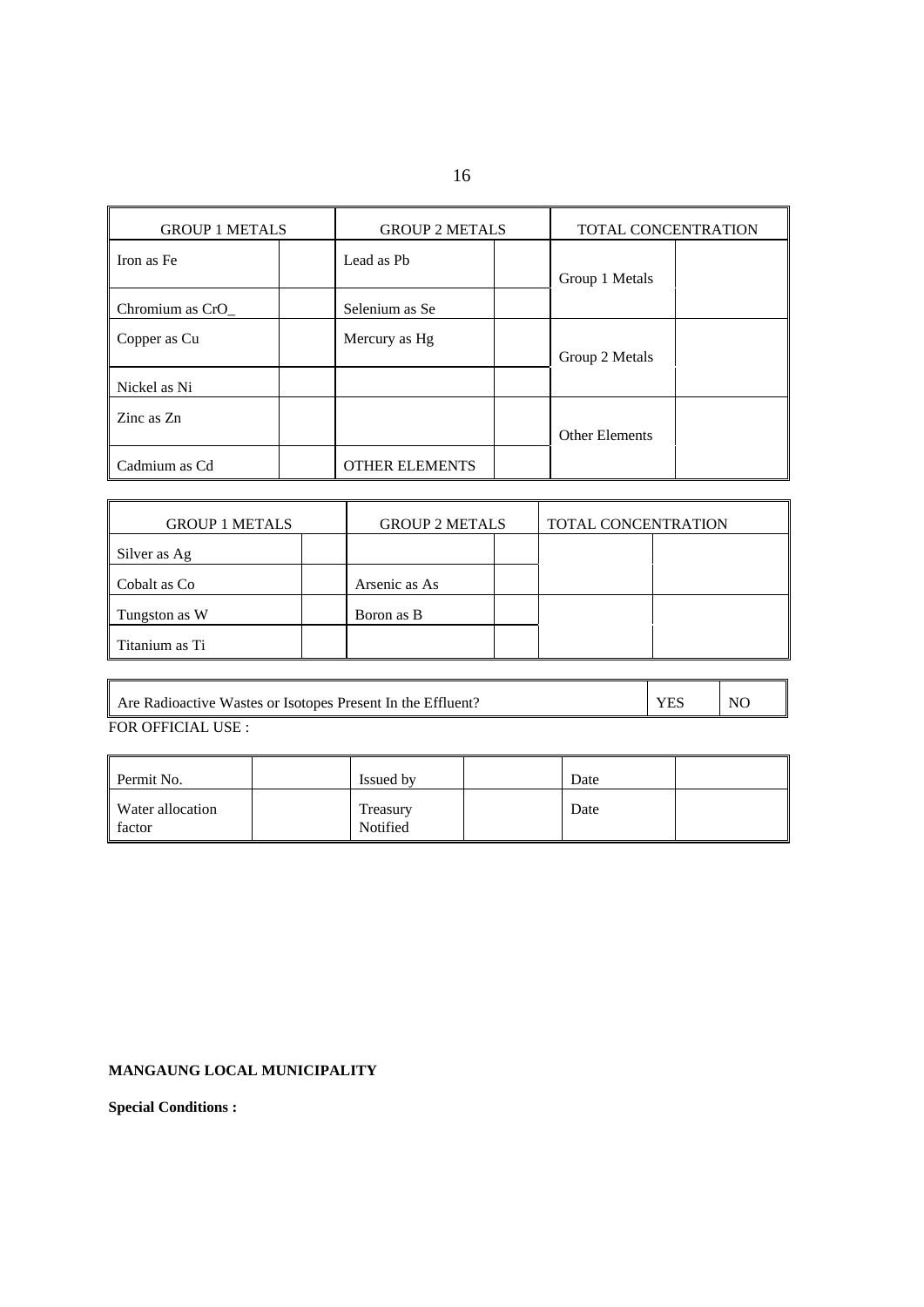Conditions of acceptance of a discharge of a trade or industrial effluent into the sewage plant.

- 1. A valid permit of the discharge is held and the conditions stated in the permit are observed.
- 2. Any special conditions requiring the pretreatment of the effluent before discharge are observed and the work is carried out to the satisfaction of the Executive Director: Infrastructural Service.
- 3. The applicant shall notify the Executive Director: Infrastructural Service immediately in writing of any change in the nature, quantity or rate of discharge of effluent which occurs or is proposed and which would exceed any of the limits in the permit.
- 5. The applicant shall within 30 days from the date of signature of this application, procure an accurately representative sample of not less than 5 litres of the effluent to be discharged. One half of this sample shall be submitted to the City Chemist for analysis and a report submitted to the City Chemist of an analysis of the other half by an analyst appointed by the applicant at his expense.
- 6. I, (full name) ..............................................................................................................................................

the undersigned, duly authorised to act on behalf of .................................................................................

 .................................................................................................................................................................... to be known as the Applicant, declare that the information given on this form is to the best of my knowledge accurate and accept that the said information may be used for the basis of the issue of a permit to discharge a Trade or Industrial Effluent into the Sewage System.

.................... ..............................................................................

DATE SIGNATURE

 .............................................................................. Authority or Capacity of Signatory

17

**ANNEXURE 4**

j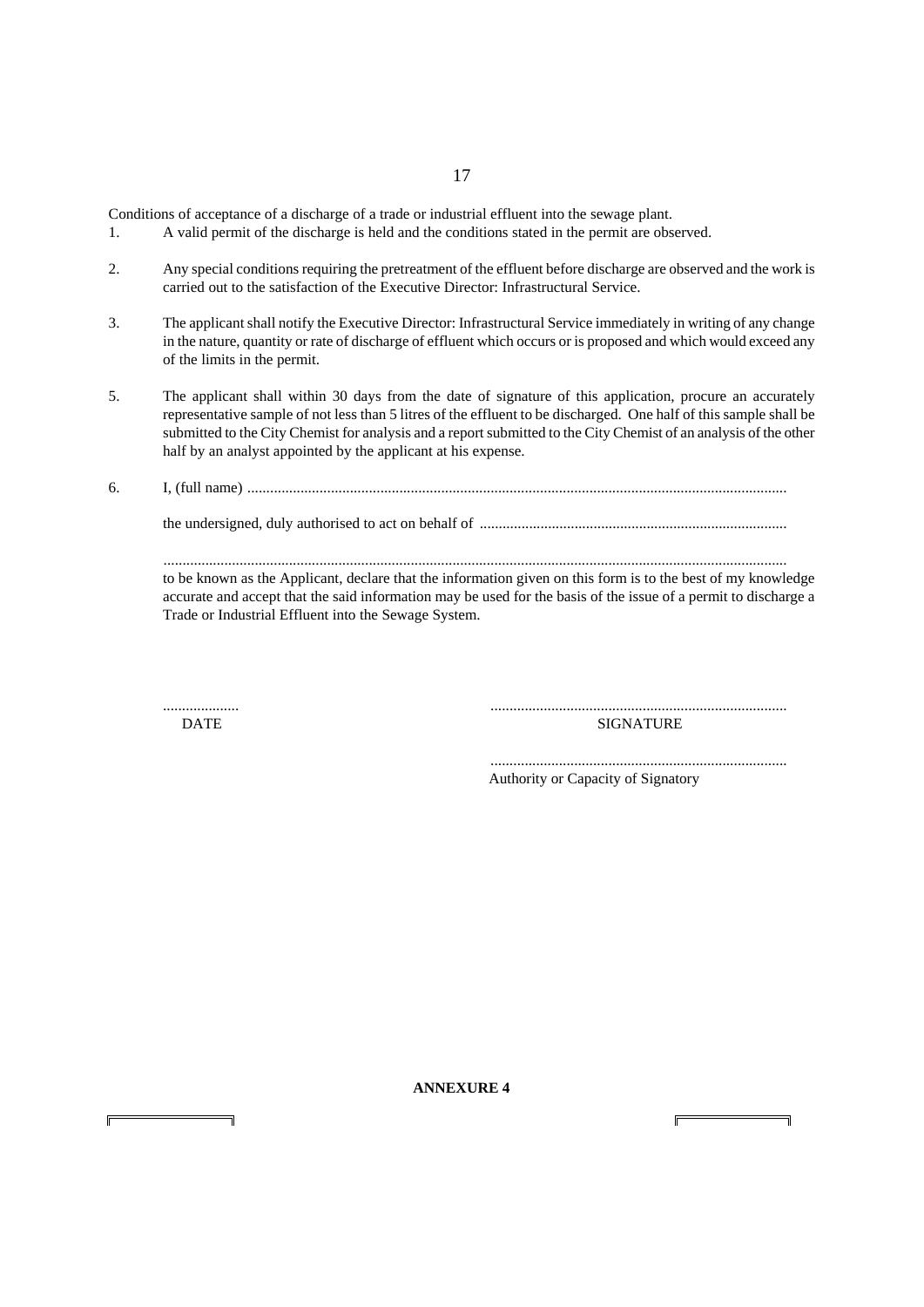| Date | Perr |
|------|------|
|      |      |

Permit No.

# MANGAUNG LOCAL MUNICIPALITY DIRECTORATE: INFRASTRUCTURE

# **PERMIT**

# TO DISCHARGE TRADE OR INDUSTRIAL EFFLUENT INTO THE SEWAGE SYSTEM

Executive Director: Infrastructure PO Box 3704 BLOEMFONTEIN

# MANGAUNG LOCAL MUNICIPALITY DIRECTORATE: INFRASTRUCTURE PERMIT TO DISCHARGE TRADE OR INDUSTRIAL EFFLUENT INTO THE SEWAGE SYSTEM

1.

| Registered Name of the Business to which the Permit applies |                                       |        |                                  |
|-------------------------------------------------------------|---------------------------------------|--------|----------------------------------|
| <b>Street Name</b>                                          | Street No.                            | Erf No | Tel. No                          |
|                                                             |                                       |        |                                  |
|                                                             | Authorised Processes for the Premises |        | <b>Effluent Discharge Factor</b> |
|                                                             |                                       |        | $K=$                             |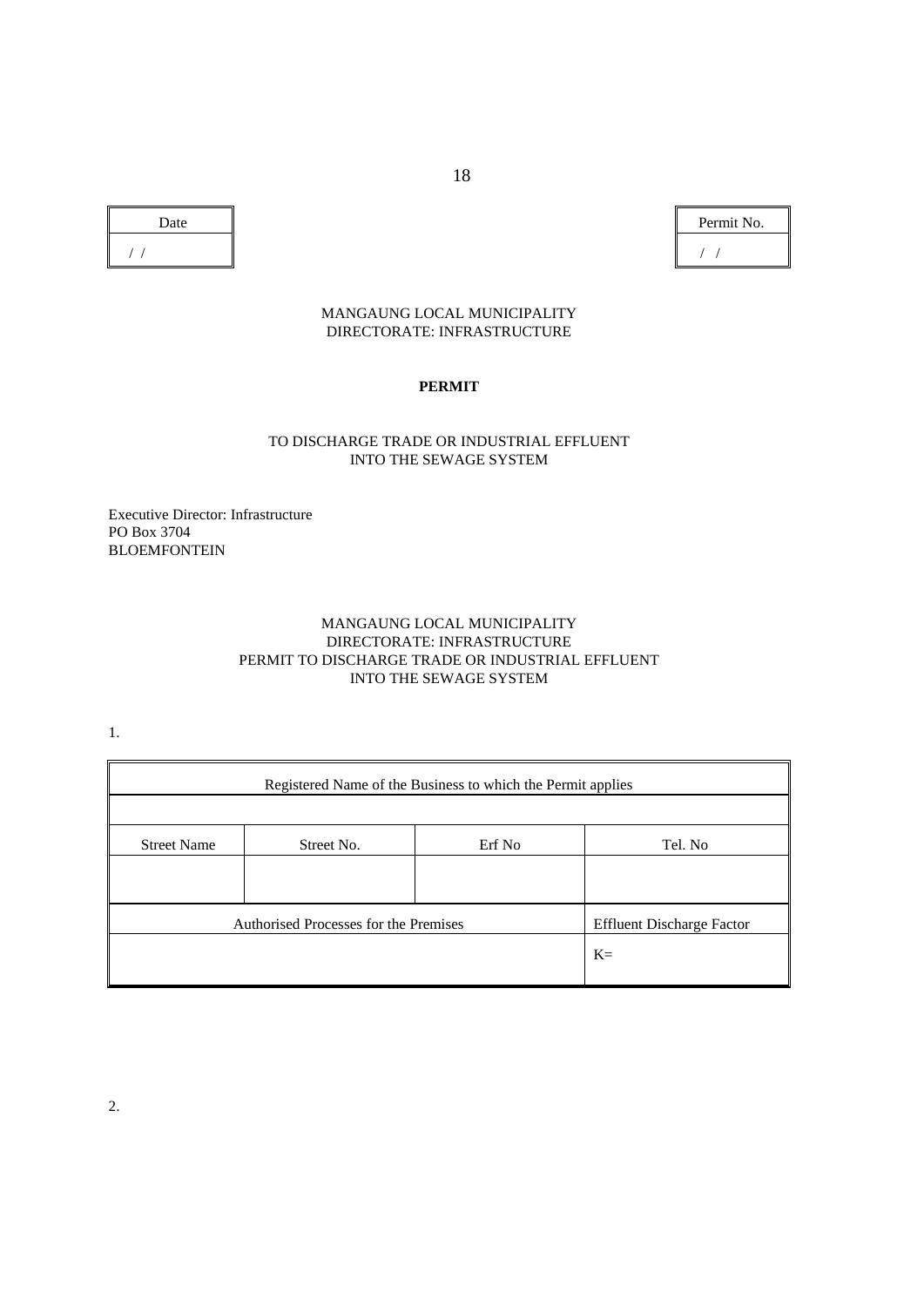| EFFLUENT DISCHARGE CONDITIONS |                              |          |          |
|-------------------------------|------------------------------|----------|----------|
| <b>Connection Position</b>    | Maximum Discharge rate in K1 |          |          |
|                               | Per Month                    | Per Day  | Per Hour |
|                               |                              |          |          |
|                               |                              |          |          |
|                               |                              |          |          |
|                               |                              |          |          |
| Authorises Discharge periods  | Monday to<br>Friday          | Saturday | Sunday   |
|                               |                              |          |          |

3.

| PRETREATMENT REQUIRED BEFORE ACCEPTANCE |  |  |  |
|-----------------------------------------|--|--|--|
|                                         |  |  |  |

4.

| PHYSICAL AND CHEMICAL CONDITIONS REQUIRED BEFORE<br>EFFLUENT ACCEPTANCE |                                                    |  |  |
|-------------------------------------------------------------------------|----------------------------------------------------|--|--|
| Substances acceptable in limited concentrations only                    | Substances to be totally excluded from an effluent |  |  |
|                                                                         |                                                    |  |  |
|                                                                         |                                                    |  |  |
|                                                                         |                                                    |  |  |
|                                                                         |                                                    |  |  |
|                                                                         |                                                    |  |  |
|                                                                         |                                                    |  |  |
|                                                                         |                                                    |  |  |
|                                                                         |                                                    |  |  |
|                                                                         |                                                    |  |  |

| SPECIAL CONDITIONS |  |
|--------------------|--|
|                    |  |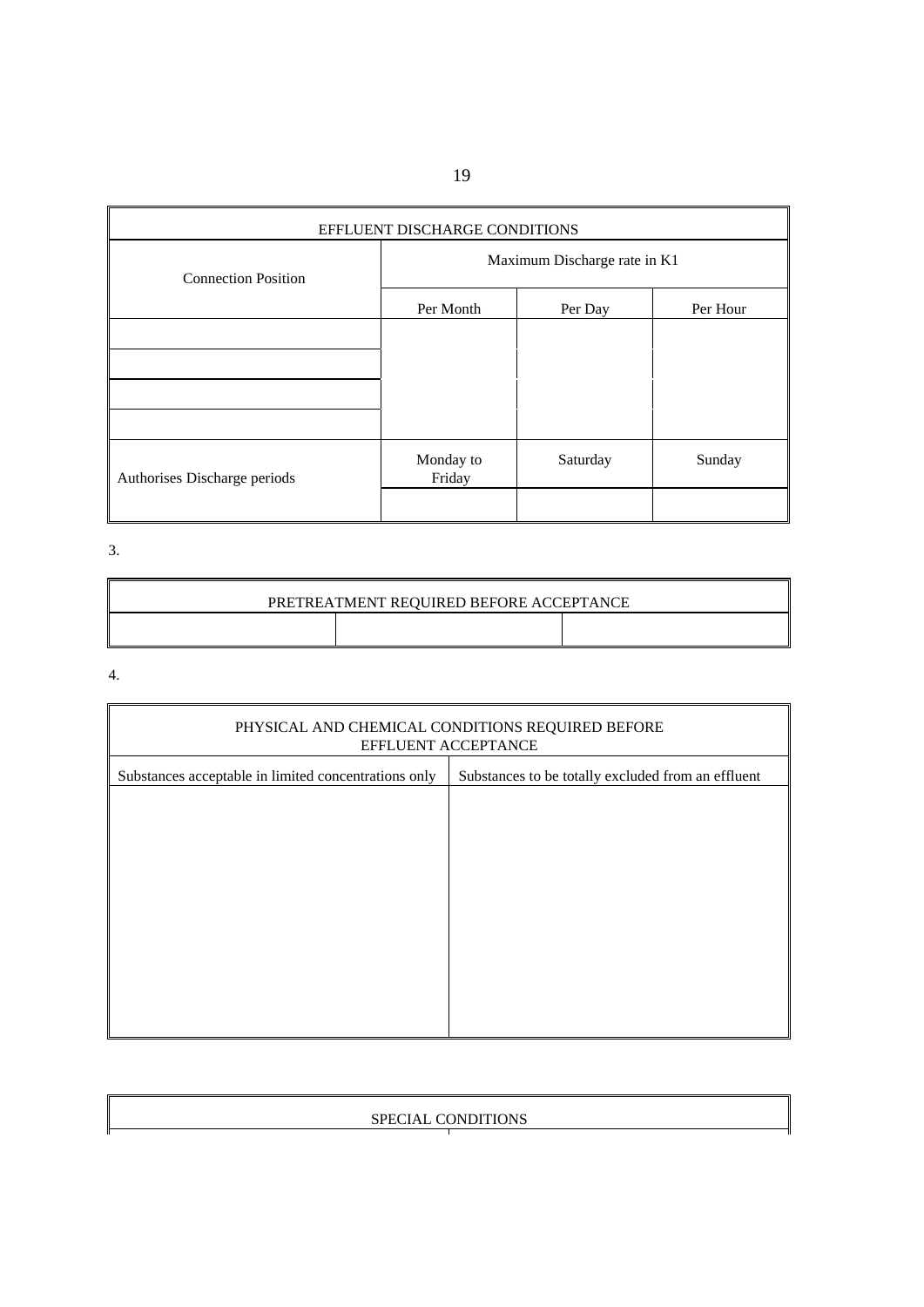20

| the control of the control of the control of |  |
|----------------------------------------------|--|
| the control of the control of the            |  |
|                                              |  |
|                                              |  |
|                                              |  |
|                                              |  |

#### .............................. .............................................................................. EXECUTIVE DIRECTOR

| ACCOUNT NO. | <b>Address for Accounts</b> | Previous Permit Number |
|-------------|-----------------------------|------------------------|
|             |                             |                        |
|             |                             |                        |
|             |                             |                        |

# **SUBSTANCES ACCEPTED WITHIN THE FOLLOWING LIMITS**

A schedule of normal acceptable standards is given below for guidance.

| (a) | <b>GENERAL</b>                   | <b>MAXIMUM</b>               | <b>MINIMUM</b> |
|-----|----------------------------------|------------------------------|----------------|
|     | Temperature at point<br>of entry | $44^{\circ}$ C               |                |
|     | Electrical conductivity          | 500 (ms/m by $20^{\circ}$ C) |                |
|     | p.H.                             | 10.0                         | 6.0            |
|     | PV strength 4 hr                 | 1 000 mg per litre           |                |

# (b) CHEMICAL SUBSTANCES OTHER THAN METALS (Maximum Concentrations)

| Sulphides, hydrosuphides and polysuphides |  |
|-------------------------------------------|--|
|                                           |  |